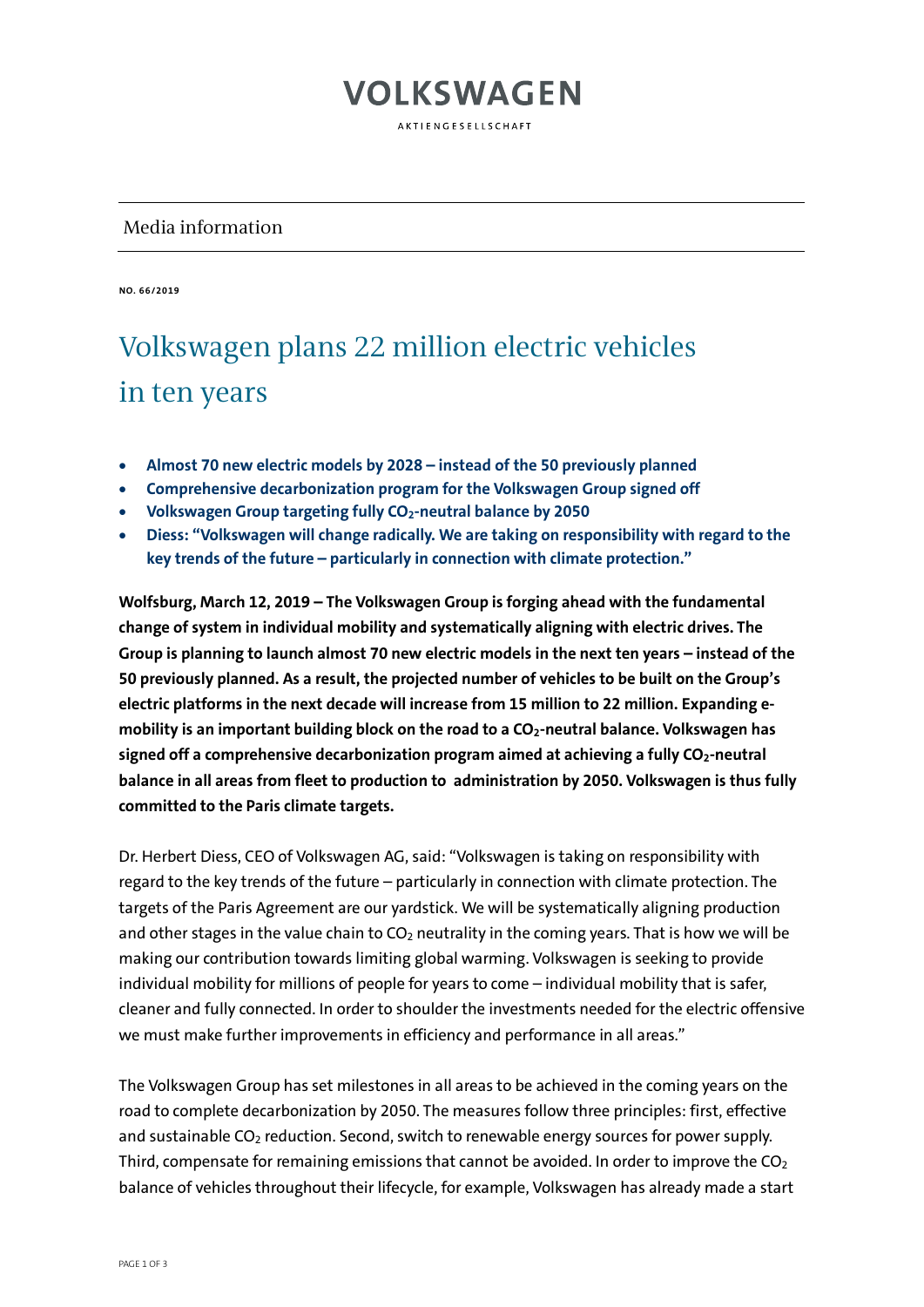## **VOLKSWAGEN**

AKTIENGESELLSCHAFT

on the supply chain. A detailed roadmap is currently being drawn up. There is particularly significant potential as regards steel and aluminum supplies.

The 2025 target is to reduce the  $CO<sub>2</sub>$  footprint of the vehicle fleet by 30 percent across the lifecycle compared to 2015. Volkswagen is therefore electrifying the vehicle portfolio, with investment in this area alone amounting to more than €30 billion by 2023. The share of electric vehicles in the Group fleet is to rise to at least 40 percent by 2030. The first of the new-generation electric vehicles go into production this year: the AUDI e-tron $1*$  will be followed by the Porsche Taycan2\*. Reservations for each of these models already total 20,000 units. And electric vehicles will be brought into the mainstream with the ramp up of the Volkswagen ID. Other models in this first wave will be the ID. CROZZ<sup>2\*</sup>, the SEAT el-born<sup>2\*</sup>, the ŠKODA Vision E<sup>2\*</sup>, the ID. BUZZ<sup>2\*</sup>, and the ID. VIZZION<sup>2\*</sup>

In order to support the electric offensive, LG Chem, SKI, CATL and Samsung were selected as strategic battery cell suppliers. In view of the constantly increasing demand, Volkswagen is also taking a close look at possible participation in battery cell manufacturing facilities in Europe. Looking further ahead, solid-state batteries also have great potential. The goal is to enable an industrial level of production with this technology together with our partner QuantumScape.

At the same time, CO<sub>2</sub> emissions at all plants are to be cut 50 percent by 2025 compared with 2010. The conversion of the power station in Wolfsburg from coal to gas will reduce  $CO<sub>2</sub>$ emissions by 1.5 million tonnes annually from 2023 onwards. Audi's production activities at the Brussels site, for example, are already completely CO2-neutral. The Zwickau plant will not only be the lead factory for the Modular Electric Drive Toolkit (MEB); the ID. built there will be delivered to customers with a  $CO<sub>2</sub>$ -neutral balance.

The MEB lies at the heart of Volkswagen's electric offensive. The cost of e-mobility can be significantly lowered through partnerships to enable the widest possible spread of the MEB and the associated economies of scale. That makes individual mobility affordable and usable for the mainstream in the future as well. One example of such a partnership is the planned cooperation with Aachen-based e.GO Mobile AG recently announced at the Geneva International Motor Show.

To boost e-mobility further, we will be installing 400 fast-charging stations along Europe's major roads and highways by 2020 in collaboration with industry partners in IONITY. 100 of these will be located in Germany. That means there will be a station every 120 kilometers. Elli (Electric Life), Volkswagen's new subsidiary, will also offer wallboxes for charging at home, using green power – initially in Germany. In addition, there will be 3,500 charging points on employee car parks at all plants with further charging opportunities at dealerships.